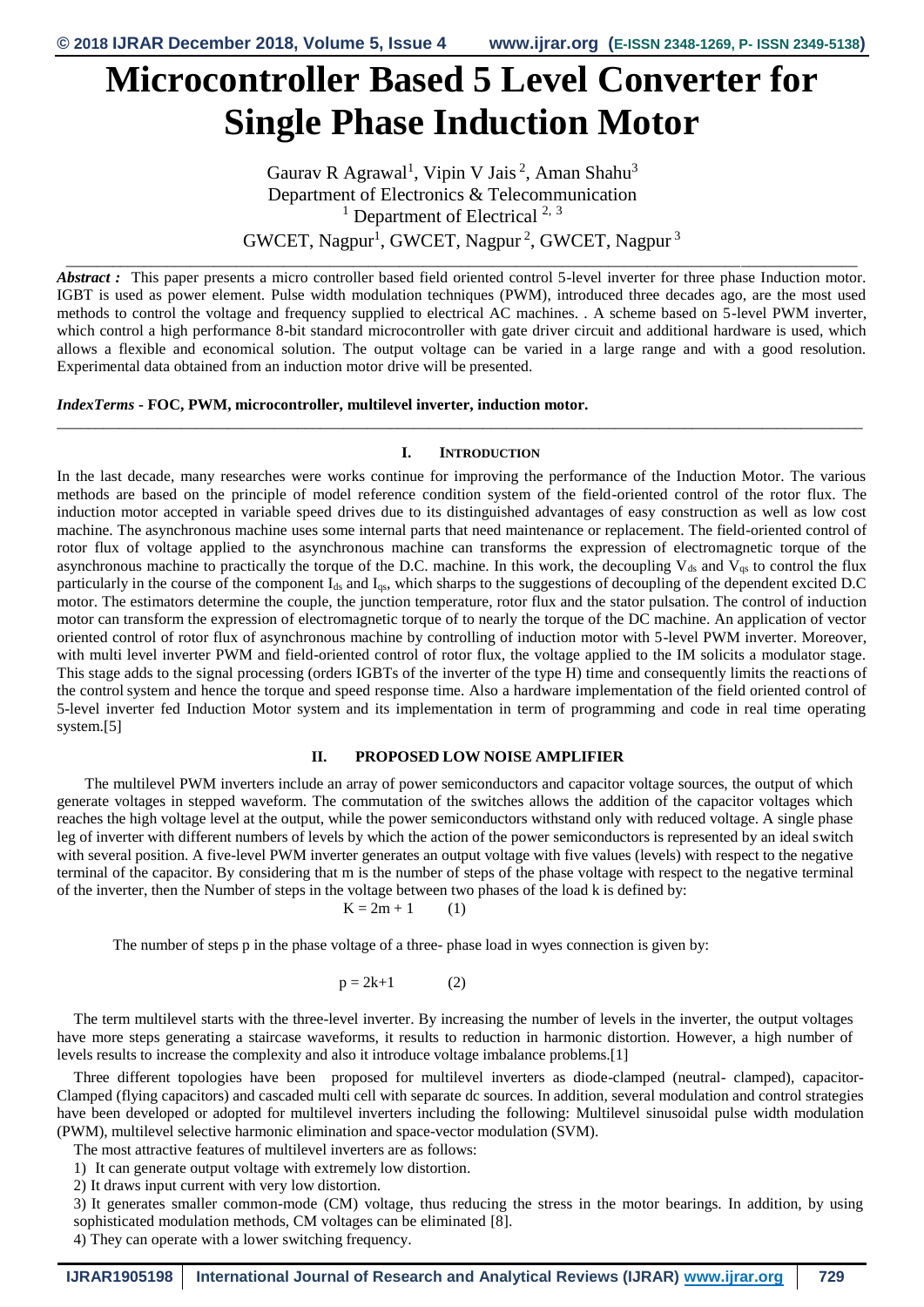

Fig.1 Three-phase cascaded multilevel inverter PWM of the type H

| $\theta$ | $\Omega$ | 1        | 1 | 1        | $\theta$ | $\theta$ |   | $\overline{\text{V}}_{\text{DC}}$ |
|----------|----------|----------|---|----------|----------|----------|---|-----------------------------------|
| 1        | 0        | 0        | 1 | 1        | $\theta$ | 0        | 1 | $1.5$ $V_{DC}$                    |
| $\theta$ | 0        | 1        | 1 | 1        | $\theta$ | 0        | 1 | $\overline{V}_{DC}$               |
| 1        | 0        | 0        | 1 | $\theta$ | $\Omega$ | 1        | 1 | $0.5$ V <sub>DC</sub>             |
| $\theta$ | 0        | $\theta$ | 0 | $\theta$ | $\theta$ | $\theta$ | 0 | $\Omega$                          |
| $\theta$ | 1        | 1        | 0 | $\theta$ | $\Omega$ | 1        |   | $-0.5 V_{DC}$                     |
| $\theta$ | $\Omega$ | 1        | 1 | $\theta$ | 1        | 1        | 0 | - $\rm V_{DC}$                    |
| $\theta$ | 1        | 1        | 0 | $\Omega$ | 1        | 1        | 0 | $-1.5$ V <sub>DC</sub>            |
| $\theta$ | 0        | 1        | 1 | $\theta$ | 1        | 1        | 0 | $-\overline{V}_{DC}$              |
| $\theta$ | 1        | 1        | 0 | $\theta$ | $\Omega$ | 1        |   | $-0.5 V_{DC}$                     |
| $\theta$ | 0        | 0        | 0 | $\theta$ | 0        | 0        | 0 | $-V_{DC}$                         |

Table 1:- Conduction Sequence for Asymmetric Cascaded Multilevel Inverter

Three voltage levels can be obtain using 2 voltage sources and two h bridges. If  $V_{dc}$  is the voltage of first h bride h1 then second h bride h2 is supplied 0.5 of  $V_{dc}$ . appropriate IGBT are switched on in order to get different voltage level. 0.5  $V_{dc}$ ,  $V_{dc}$ , 1.5  $V_{dc}$ , 0. Which are repeated continuity and IGBT sequence is inverted for negative values.

# **III. FIELD ORIENTATED CONTROL**

The Field orientated control is the process for obtaining the precise controllability over an induction motor fed with a multilevel PWM inverter by manipulating the angle and amplitude components of the stator field. The actual process involves a number of detailed transformations to obtain a simplified model of an induction motor from a 3-phase time and speed dependent system into a two co-ordinate time invariant system. Basically, it allows an induction motor to be controlled in a similar way to a dc motor by isolating and simplifying the necessary variables for torque and speed control. The basis of the control system is that stator current is referenced with respect to a synchronously rotating frame and the torque (q) and flux components (d) aligned respectively to give instantaneous controllability. Below depicts an ideal vector system for Field Orientated Control is:

> ψR isq Where  $m = T$ orque  $\Psi_R$  = Rotor flux  $i_{Sq}$  = Stator current vector

In essence the above relationship states that m and  $\psi_R$  is<sub>q</sub> are directly proportional to each other. Consequently maintaining a constant value of rotor flux will give a direct linear relationship between the torque and torque component  $(i<sub>SA</sub>)$ allowing precise control by governing the torque component of the stator current vector. [4-5]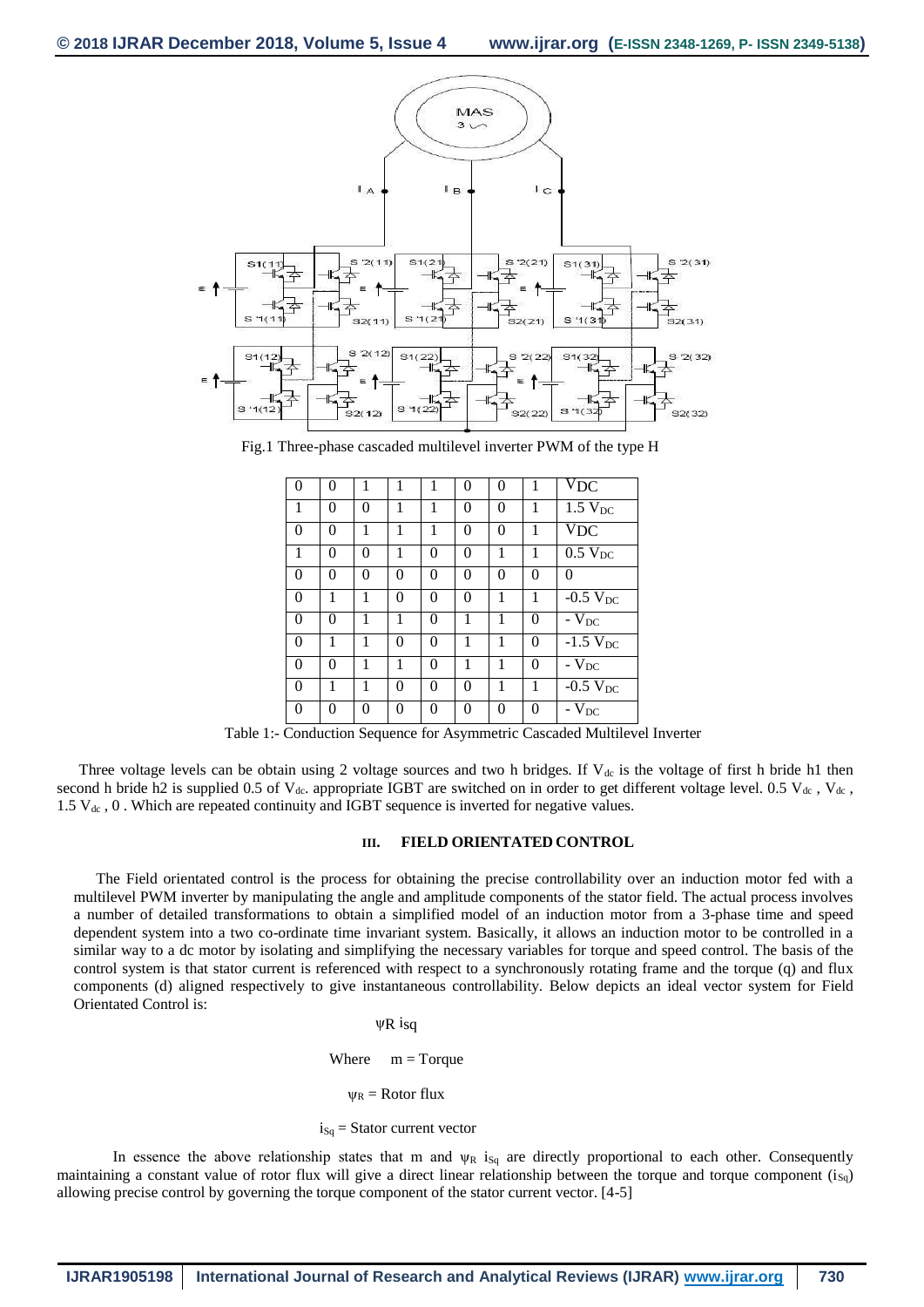

*Fig2:-Typical Vector Transformation*



Fig3:- *Phasor representation of a typical Vector Transformation*

# **IV. HARDWARE IMPLEMENTATION**

To Capture and Compare the PWM modules a version of the modulator suitable for the field oriented control, accepts as:





Inputs the voltage demand in *dq* stator coordinates *(U,* and *U,),* and generates the on-line three-phase PWM digital waveforms, which drive the power stages. In the proposed solution, the modulator hardware is just a 8-bit microcontroller with minimum additional logic, which provides the interface with power stage. The microcontroller is a 16F877A microcontroller for specially designed for complex, real-time control applications. It shares a common, register-based architecture core that eliminates the accumulator bottleneck and enables fast context switching. Although the 16F877A microcontrollers are a 8-bit architecture, all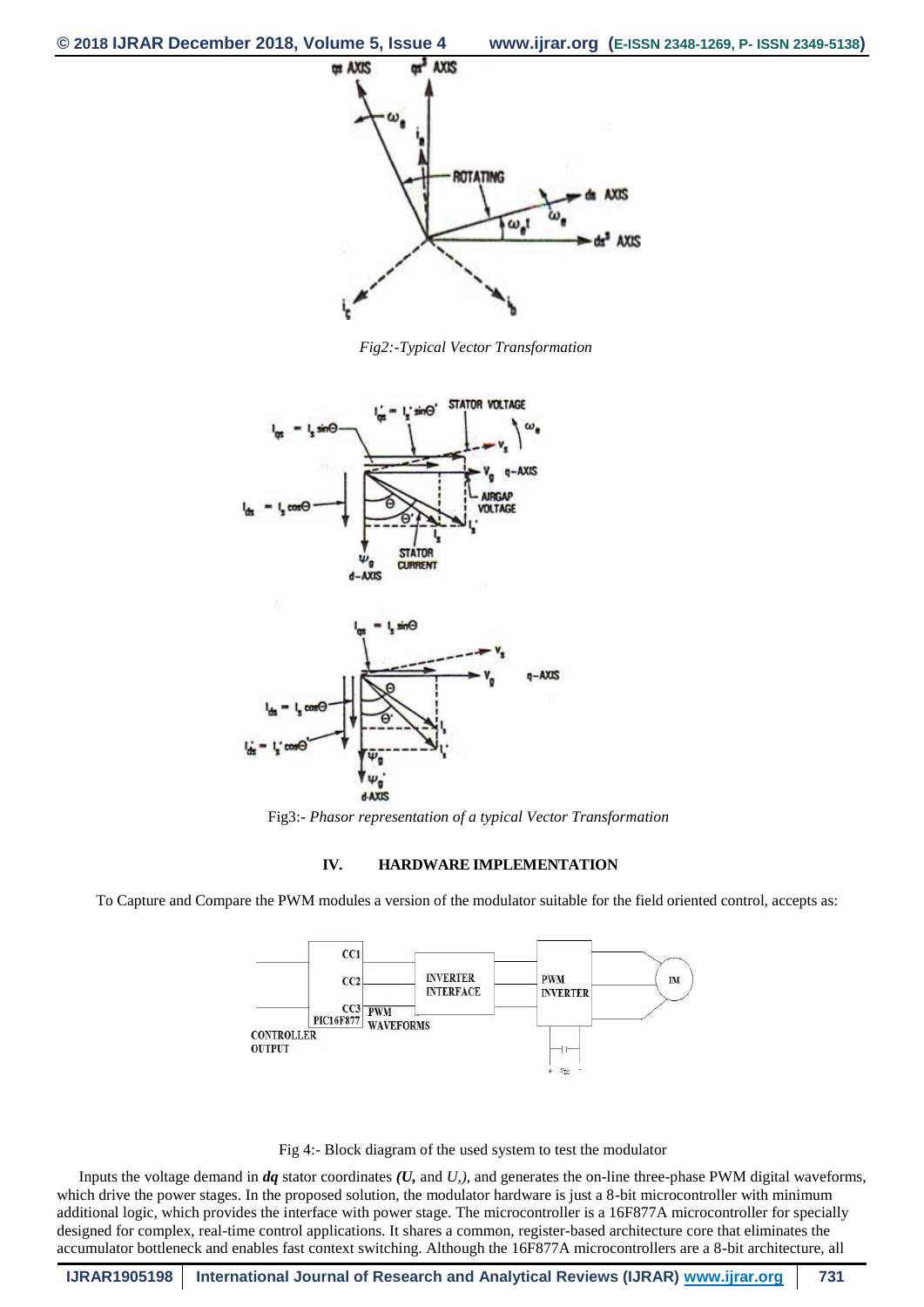### **© 2018 IJRAR December 2018, Volume 5, Issue 4 www.ijrar.org (E-ISSN 2348-1269, P- ISSN 2349-5138)**

devices have bit, byte, word and 8-bit operations. The Motion Control family has peripherals that are optimized for three-phase AC induction motor control and power inverter applications. These devices have a unique peripheral, the capture and compare module (CCM), which greatly simplifies the control with 5 level PWM inverter gate driver circuit and external hardware used for generating three-phase pulse width modulation waveforms. The capture and compare module (CCM) generates three complementary.

Non-overlapping PWM pulses with resolutions of 250 ns (with a 16 MHz oscillator). Once initialised, the CCM require to change PWM duty cycles. The CCM features programmable switching (or carrier) frequency up to 1 kHz**,** duty cycle and dead time. The dead time generator (included in the CCM peripheral) prevents the complementary outputs from being turned on at the same time, in order to avoid a short circuit in one leg of the power inverter. This peripheral also has all programmable high drive capability outputs for each phase. The outputs have programmable polarity, or may be forced high or low. Fig. shows how the CCM produces the PWM waveforms. The CC-COUNTER register determines the switching frequency. The CC-COUNTER register is a 8- bit counter which is clocked every state machine. When the counter is running, it continuously counts up and down between OOOlH and the CC-RELOAD value. When the counter equals the Capture and compare module (CCM)s (there are three Capture and compare module (CCM)s, one for each phase) the outputs are complemented, so, this register set the pulse width. Each time the CC-COUNTER register reaches the CC- RELOAD value, an interrupt is generated (PI-Interrupt). This interrupt is used to change,, the CC-COMP register values (if needed). [2]

Specification of capture and campare module

- Capture is 16-bit, max. resolution is 12.5 ns
- Compare is 16-bit, max. resolution is 200 ns
- PWM max. resolution is 10-bit



Fig 5: Pin description of PIC16F877A

#### **V. SOFTWARE IMPLEMENTATION**

The general flowchart of the modulator software design is shown in Fig. 6. There are basically two concurrent tasks: the main routine and ISR(Intrrupt Service Routine) Fig. . In the main routine the port c, inputs to the IGBT gate driver circuit produced by the controller, are used, firstly, we determine the IGBT combination to be switched ON and output values to the corresponding port C which is connected too gate driver circuit. After each PWM counter next combination is switched ON. In this way all combination are output too generated multi level wave form for the motor. For other two phase120 phase shifted output is generated. The minimum pulse width resolution is 250 ns, independently of the CC-RELOAD value. The actual resolution depends on the carrier frequency selected: the higher the carrier frequency, the worst the pulse width resolution. The carrier frequency used in the experiments was about 1 kHz**,** which allows a pulse width resolution of 1/256, perfectly acceptable for most applications. With this frequency the switching times are updated within one carrier periods. The modulator synthesises a frequency in the range of 0 Hz to 70 Hz. [3]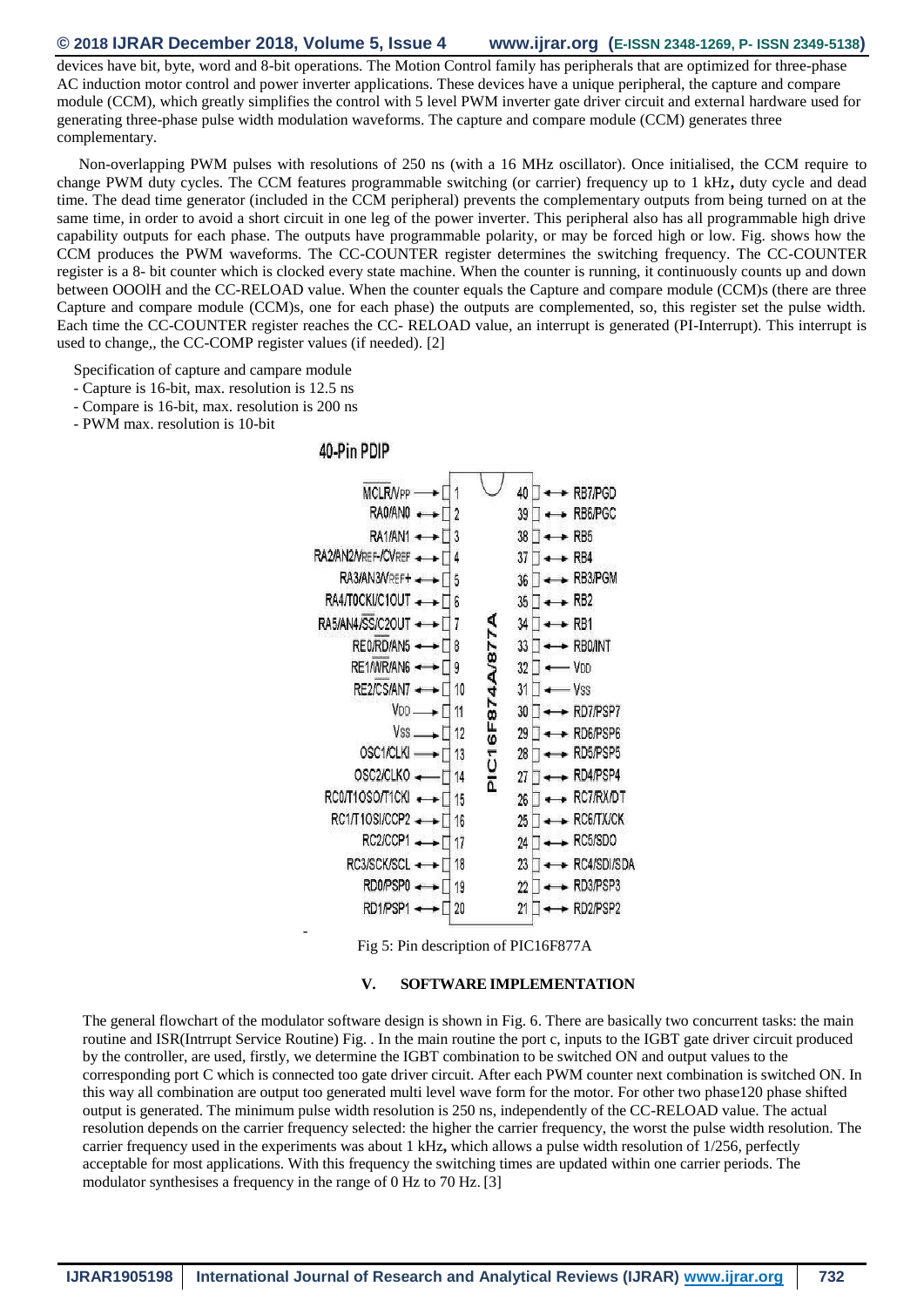# **© 2018 IJRAR December 2018, Volume 5, Issue 4 www.ijrar.org (E-ISSN 2348-1269, P- ISSN 2349-5138)**



Fig 6: flowchart of software deign

# **VI. EXPERIMENTALRESULTS**

hp induction motor is connected to the system and successfully run using 5level inverter techniques .the supply voltage under take is 100V maximum in total. The motor is tested under no load condition. The hardware and power components run in under operating temperature in normal and industrial environment. Different input voltages are applied to check the motor performance for suitable running with the help of solar power as input source in further uses.



Fig 7:- experimental generated 5-level wave form of PWM inverter



Fig 8: Hardware Setup of Proposed Design

#### **VII. CONCLUSION**

**A** voltage space vector PWM modulator, suitable for field oriented control, was presented and tested with a 0.5 H.P. threephase induction motor fed by an IGBT 5-level PWM inverter. The proposed solution was based on a high performance 8-bit microcontroller with gate driver circuit and additional hardware. The implemented algorithm is very efficient, leaving enough time to implement other tasks with the same microcontroller, like, **for** instance, **simple** motor control schemes. High switching frequencies can be achieved with fine resolutions within a large output frequency range.